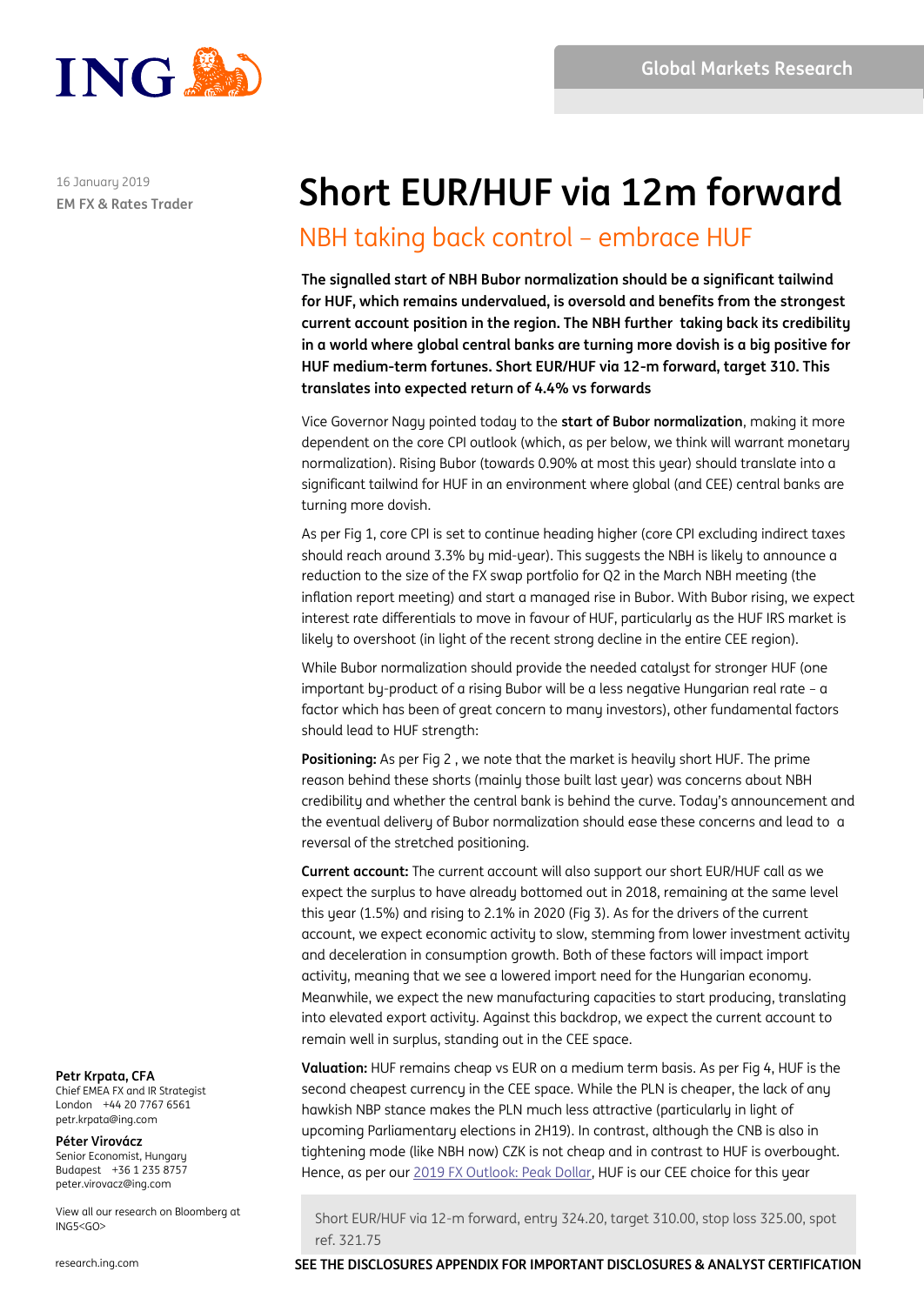

### **Fig 1 Core CPI is set to rise Fig 2 Market is short HUF**



### Source: ING, Source: NBH

Fig 3 Current account bottomed Fig 4 HUF is cheap

Current account as % of GDP)



%, CEEMEA real exchange rates misalignments vs their BEER fair value



Source: ING Source: ING,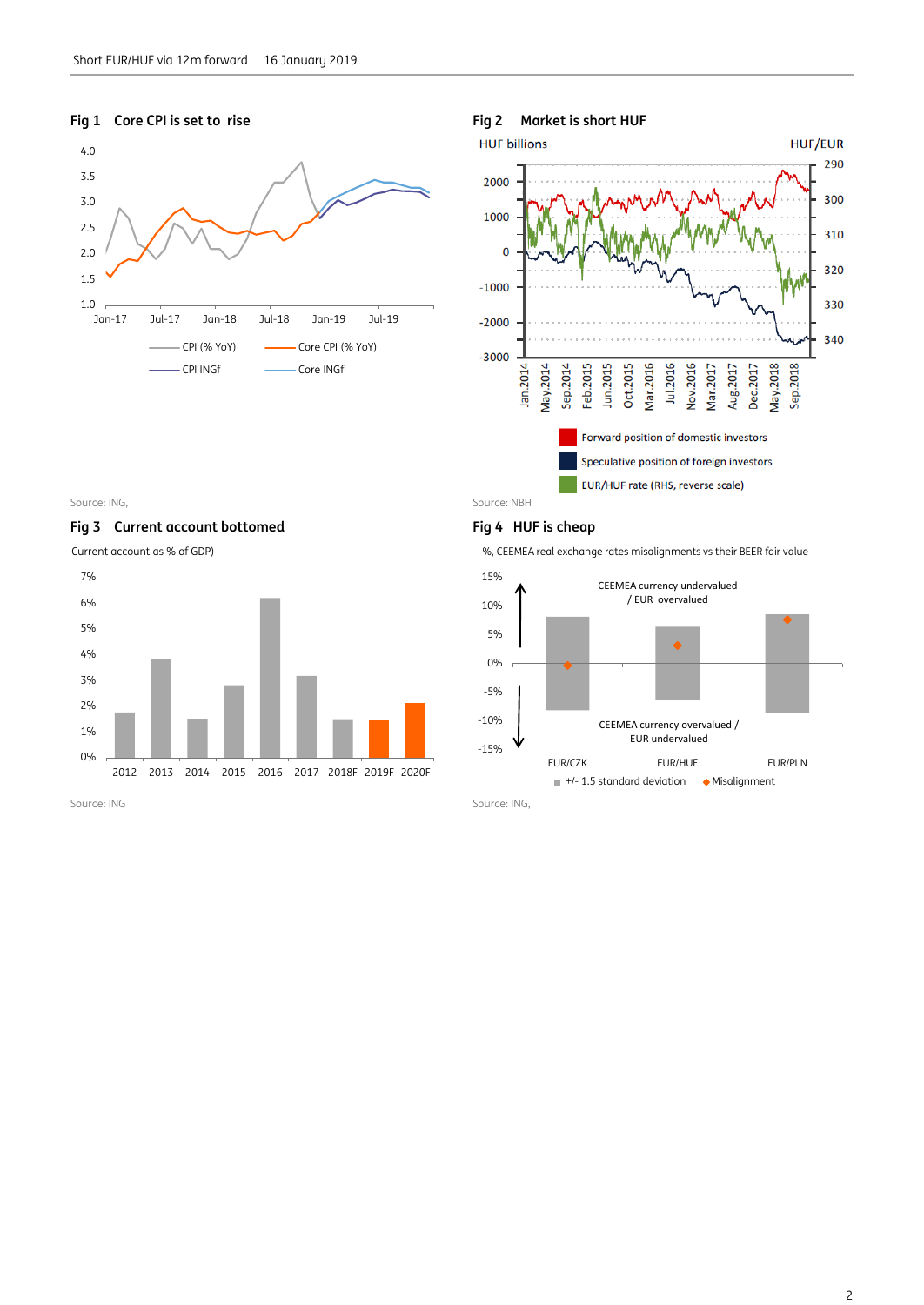## **Research Analyst Contacts**

| <b>Developed Markets</b> |                                                                                                                                                                                                              | <b>Title</b>                                                                                                                                                                                                                                                                                                                                                        | Telephone                                                                                                                                                                        | Email                                                                                                                                                                                                                                                                        |  |  |
|--------------------------|--------------------------------------------------------------------------------------------------------------------------------------------------------------------------------------------------------------|---------------------------------------------------------------------------------------------------------------------------------------------------------------------------------------------------------------------------------------------------------------------------------------------------------------------------------------------------------------------|----------------------------------------------------------------------------------------------------------------------------------------------------------------------------------|------------------------------------------------------------------------------------------------------------------------------------------------------------------------------------------------------------------------------------------------------------------------------|--|--|
| London                   | Mark Cliffe<br>James Knightley<br>James Smith<br>Jonas Goltermann<br>Carlo Cocuzzo                                                                                                                           | Head of Global Markets Research<br>Chief International Economist<br>Economist, Developed Markets<br>Economist, Developed Markets<br>Economist                                                                                                                                                                                                                       | 44 20 7767 6283<br>44 20 7767 6614<br>44 20 7767 1038<br>44 20 7767 6909<br>44 20 7767 5306                                                                                      | mark.cliffe@ing.com<br>james.knightley@ing.com<br>james.smith@ing.com<br>jonas.goltermann@ing.com<br>carlo.cocuzzo@ing.com                                                                                                                                                   |  |  |
|                          | Chris Turner                                                                                                                                                                                                 | Global Head of Strategy and Head of EMEA and                                                                                                                                                                                                                                                                                                                        | 44 20 7767 1610                                                                                                                                                                  | chris.turner@ing.com                                                                                                                                                                                                                                                         |  |  |
|                          | Petr Krpata                                                                                                                                                                                                  | <b>LATAM Research</b><br>Chief EMEA FX and IR Strategist                                                                                                                                                                                                                                                                                                            | 44 20 7767 6561                                                                                                                                                                  | petr.krpata@ing.com                                                                                                                                                                                                                                                          |  |  |
|                          | Padhraic Garvey                                                                                                                                                                                              | Global Head of Debt and Rates Strategy                                                                                                                                                                                                                                                                                                                              | 44 20 7767 8057                                                                                                                                                                  | padhraic.garvey@ing.com                                                                                                                                                                                                                                                      |  |  |
|                          | Amsterdam Maarten Leen<br><b>Teunis Brosens</b><br>Bert Colijn<br>Raoul Leering<br>Joanna Konings<br>Timme Spakman                                                                                           | Head of Macro Economics<br>Senior Economist, Eurozone<br>Senior Economist, Eurozone<br>Head of International Trade Analysis<br>Senior Economist, International Trade Analysis<br>Economist, International Trade Analysis                                                                                                                                            | 31 20 563 4406<br>31 20 563 6167<br>31 20 563 4926<br>31 20 563 4407<br>31 20 576 4366<br>31 20 576 4469                                                                         | maarten.leen@ing.com<br>teunis.brosens@ing.com<br>bert.colijn@ing.com<br>raoul.leering@ing.com<br>joanna.konings@ing.com<br>timme.spakman@ing.com                                                                                                                            |  |  |
|                          | Marieke Blom<br>Marcel Klok                                                                                                                                                                                  | Chief Economist, Netherlands<br>Senior Economist, Netherlands                                                                                                                                                                                                                                                                                                       | 31 20 576 0465<br>31 20 576 0465                                                                                                                                                 | marieke.blom@ing.nl<br>marcel.klok@ing.nl                                                                                                                                                                                                                                    |  |  |
|                          | Jeroen van den Broek<br>Maureen Schuller<br>Martin van Vliet<br>Benjamin Schroeder<br>Hamza Khan<br><b>Warren Patterson</b><br>Suvi Platerink Kosonen<br>Nadège Tillier<br>Hendrik Wiersma<br>Job Veenendaal | Head of DM Strategy and Research<br>Head of Covered Bond Strategy and Financials<br>Research<br>Senior Rates Strategist<br>Senior Rates Strategist<br>Head of Commodities Strategy<br>Commodities Strategist<br>Senior Credit Analyst, Financials<br>Senior Credit Analyst, Utilities<br>Senior Credit Analyst, TMT<br>Credit Analyst, Consumer Products and Retail | 31 20 563 8959<br>31 20 563 8941<br>31 20 563 8801<br>31 20 563 8955<br>31 20 563 8958<br>31 20 563 8921<br>31 20 563 8029<br>31 20 563 8967<br>31 20 563 8961<br>31 20 563 8956 | jeroen.van.den.broek@ing.com<br>maureen.schuller@ing.com<br>martin.van.vliet@ing.com<br>benjamin.schroder@ing.com<br>hamza.khan@ing.com<br>warren.patterson@ing.com<br>suvi.platerink@ing.com<br>nadege.tillier@ing.com<br>hendrik.wiersma@ing.com<br>job.veenendaal@ing.com |  |  |
|                          |                                                                                                                                                                                                              | Roelof-Jan van den Akker Head of Technical Analysis                                                                                                                                                                                                                                                                                                                 | 31 20 563 8178                                                                                                                                                                   | roelof-jan.van.den.akker@ing.com                                                                                                                                                                                                                                             |  |  |
| <b>Brussels</b>          | Peter Vanden Houte<br>Julien Manceaux<br>Philippe Ledent<br>Steven Trypsteen<br>Charlotte de Montpellier                                                                                                     | Chief Economist, Belgium, Eurozone<br>Senior Economist, France, Belgium, Switzerland<br>Senior Economist, Belgium, Luxembourg<br>Economist, Spain, Portugal<br>Economist, Switzerland                                                                                                                                                                               | 32 2 547 8009<br>32 2 547 3350<br>32 2 547 3161<br>32 2 547 3379<br>32 2 547 3386                                                                                                | peter.vandenhoute@ing.be<br>julien.manceaux@ing.be<br>philippe.ledent@ing.be<br>steven.trypsteen@ing.be<br>charlotte.de.montpellier@ing.be                                                                                                                                   |  |  |
| Frankfurt                | Carsten Brzeski<br>Inga Fechner                                                                                                                                                                              | Chief Economist, Germany, Austria<br>Economist, Germany, Austria                                                                                                                                                                                                                                                                                                    | 49 69 27 222 64455<br>carsten.brzeski@ing.de<br>inga.fechner@ing.de<br>49 69 27 222 66131                                                                                        |                                                                                                                                                                                                                                                                              |  |  |
| Milan                    | Paolo Pizzoli                                                                                                                                                                                                | Senior Economist, EMU, Italy, Greece                                                                                                                                                                                                                                                                                                                                | 39 02 55226 2468                                                                                                                                                                 | paolo.pizzoli@ing.it                                                                                                                                                                                                                                                         |  |  |
| <b>Emerging Markets</b>  |                                                                                                                                                                                                              | <b>Title</b>                                                                                                                                                                                                                                                                                                                                                        | Telephone                                                                                                                                                                        | Email                                                                                                                                                                                                                                                                        |  |  |
| New York                 | Gustavo Rangel                                                                                                                                                                                               | Chief Economist, LATAM                                                                                                                                                                                                                                                                                                                                              | 1 646 424 6464                                                                                                                                                                   | gustavo.rangel@ing.com                                                                                                                                                                                                                                                       |  |  |
| London                   | Nicholas Smallwood<br><b>Trieu Pham</b>                                                                                                                                                                      | Senior Emerging Markets Credit Analyst<br>Emerging Markets Sovereign Debt Strategist                                                                                                                                                                                                                                                                                | 44 20 7767 1045<br>44 20 7767 6746                                                                                                                                               | nicholas.smallwood@ing.com<br>trieu.pham@ing.com                                                                                                                                                                                                                             |  |  |
| Czech Rep                | Jakub Seidler                                                                                                                                                                                                | Chief Economist, Czech Republic                                                                                                                                                                                                                                                                                                                                     | 420 257 47 4432                                                                                                                                                                  | jakub.seidler@ing.com                                                                                                                                                                                                                                                        |  |  |
| Hong Kong                | Iris Pang                                                                                                                                                                                                    | Economist, Greater China                                                                                                                                                                                                                                                                                                                                            | 852 2848 8071                                                                                                                                                                    | iris.pang@asia.ing.com                                                                                                                                                                                                                                                       |  |  |
| Hungary                  | Péter Virovácz                                                                                                                                                                                               | Senior Economist, Hungary                                                                                                                                                                                                                                                                                                                                           | 36 1 235 8757                                                                                                                                                                    | peter.virovacz@ing.com                                                                                                                                                                                                                                                       |  |  |
| Philippines              | Nicky Mapa                                                                                                                                                                                                   | Senior Economist, Philippines                                                                                                                                                                                                                                                                                                                                       | 632 479 8855                                                                                                                                                                     | nicholas.mapa@asia.ing.com                                                                                                                                                                                                                                                   |  |  |
| Poland                   | Rafal Benecki<br>Piotr Poplawski<br>Jakub Rybacki<br>Karol Pogorzelski                                                                                                                                       | Chief Economist, Poland<br>Senior Economist, Poland<br>Economist, Poland<br>Economist, Poland                                                                                                                                                                                                                                                                       | 48 22 820 4696<br>48 22 820 4078<br>48 22 820 4608<br>48 22 820 4891                                                                                                             | rafal.benecki@ingbank.pl<br>piotr.poplawski@ingbank.pl<br>jakub.rybacki@ingbank.pl<br>karol.pogorzelski@ingbank.pl                                                                                                                                                           |  |  |
| Romania                  | Ciprian Dascalu<br>Valentin Tataru                                                                                                                                                                           | Chief Economist, Romania<br>Economist, Romania                                                                                                                                                                                                                                                                                                                      | 40 31 406 8990<br>40 31 406 8991                                                                                                                                                 | ciprian.dascalu@ing.com<br>valentin.tataru@ing.com                                                                                                                                                                                                                           |  |  |
| Russia<br>Russia         | Dmitry Dolgin<br>Egor Fedorov                                                                                                                                                                                | Chief Economist, Russia and CIS<br>Senior Credit Analyst, Russia and CIS                                                                                                                                                                                                                                                                                            | 7 495 771 7994<br>7 495 755 5480                                                                                                                                                 | dmitry.dolgin@ingbank.com<br>egor.fedorov@ingbank.com                                                                                                                                                                                                                        |  |  |
| Singapore                | Rob Carnell<br>Prakash Sakpal                                                                                                                                                                                | Chief Economist & Head of Research, Asia-Pacific 65 6232 6020<br>Economist, Asia<br>65 6232 6181                                                                                                                                                                                                                                                                    |                                                                                                                                                                                  | robert.carnell@asia.ing.com<br>prakash.sakpal@asia.ing.com                                                                                                                                                                                                                   |  |  |
| Turkey                   | Muhammet Mercan                                                                                                                                                                                              | Chief Economist, Turkey                                                                                                                                                                                                                                                                                                                                             | 90 212 329 0751                                                                                                                                                                  | muhammet.mercan@ingbank.com.tr                                                                                                                                                                                                                                               |  |  |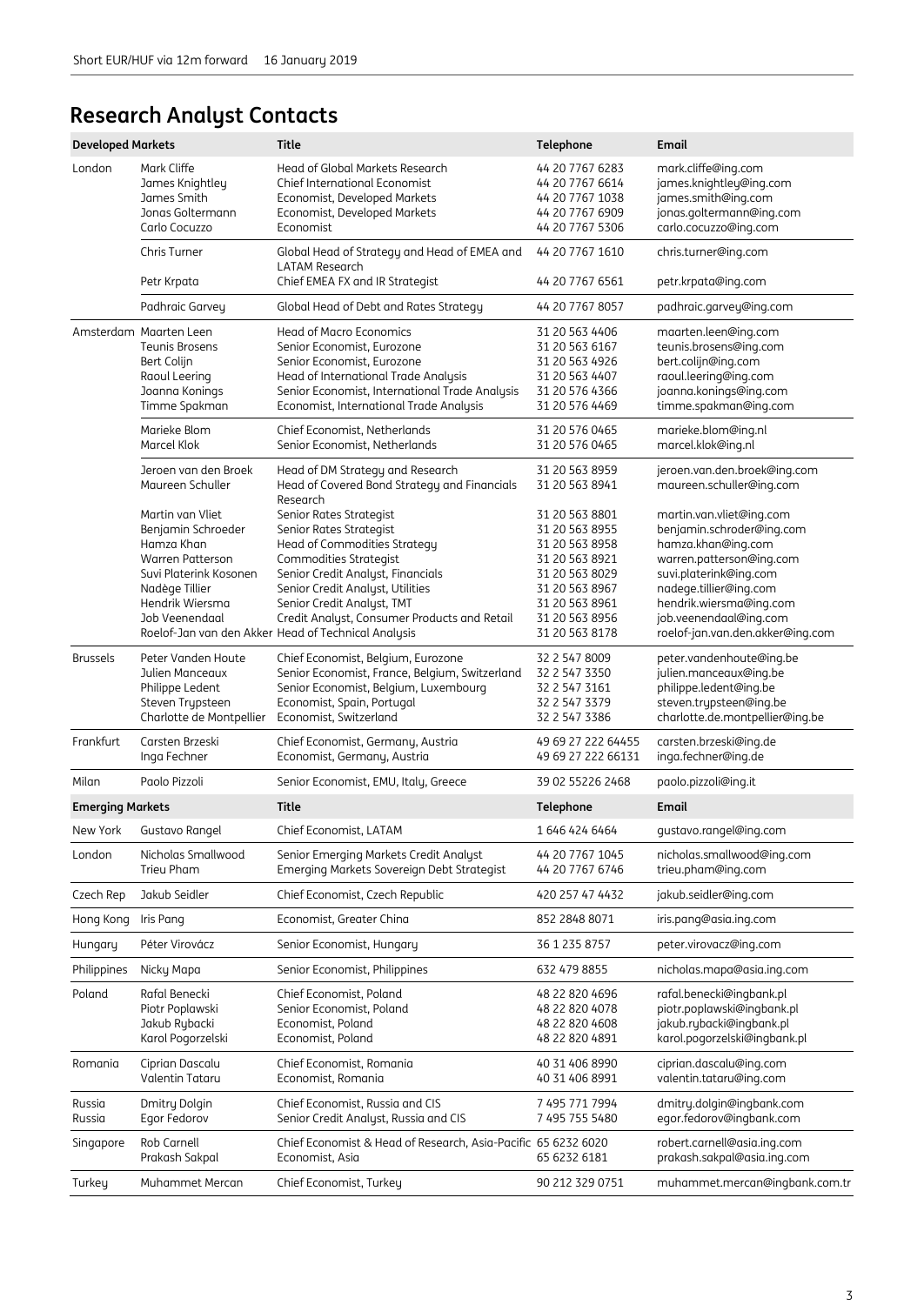# Disclosures Appendix

### **ANALYST CERTIFICATION**

The analyst(s) who prepared this report hereby certifies that the views expressed in this report accurately reflect his/her personal views about the subject securities or issuers and no part of his/her compensation was, is, or will be directly or indirectly related to the inclusion of specific recommendations or views in this report.

### **IMPORTANT DISCLOSURES**

### **Company disclosures are available from the disclosures page on our website at http://research.ing.com.**

The *remuneration of research analysts* is not tied to specific investment banking transactions performed by ING Group although it is based in part on overall revenues, to which investment banking contribute.

*Securities prices:* Prices are taken as of the previous day's close on the home market unless otherwise stated.

*Conflicts of interest policy.* ING manages conflicts of interest arising as a result of the preparation and publication of research through its use of internal databases, notifications by the relevant employees and Chinese walls as monitored by ING Compliance. For further details see our research policies page at http://research.ing.com.

*Research analyst(s):* The research analyst(s) for this report may not be registered/qualified as a research analyst with the NYSE and/or NASD. The research analyst(s) for this report may not be an associated person of ING Financial Markets LLC and therefore may not be subject to Rule 2241 and Rule 2242 restrictions on communications with a subject company, public appearances and trading securities held by the research analyst's account.

### **FOREIGN AFFILIATES DISCLOSURES**

Each ING legal entity which produces research is a subsidiary, branch or affiliate of ING Bank N.V. See back page for the addresses and primary securities regulator for each of these entities.